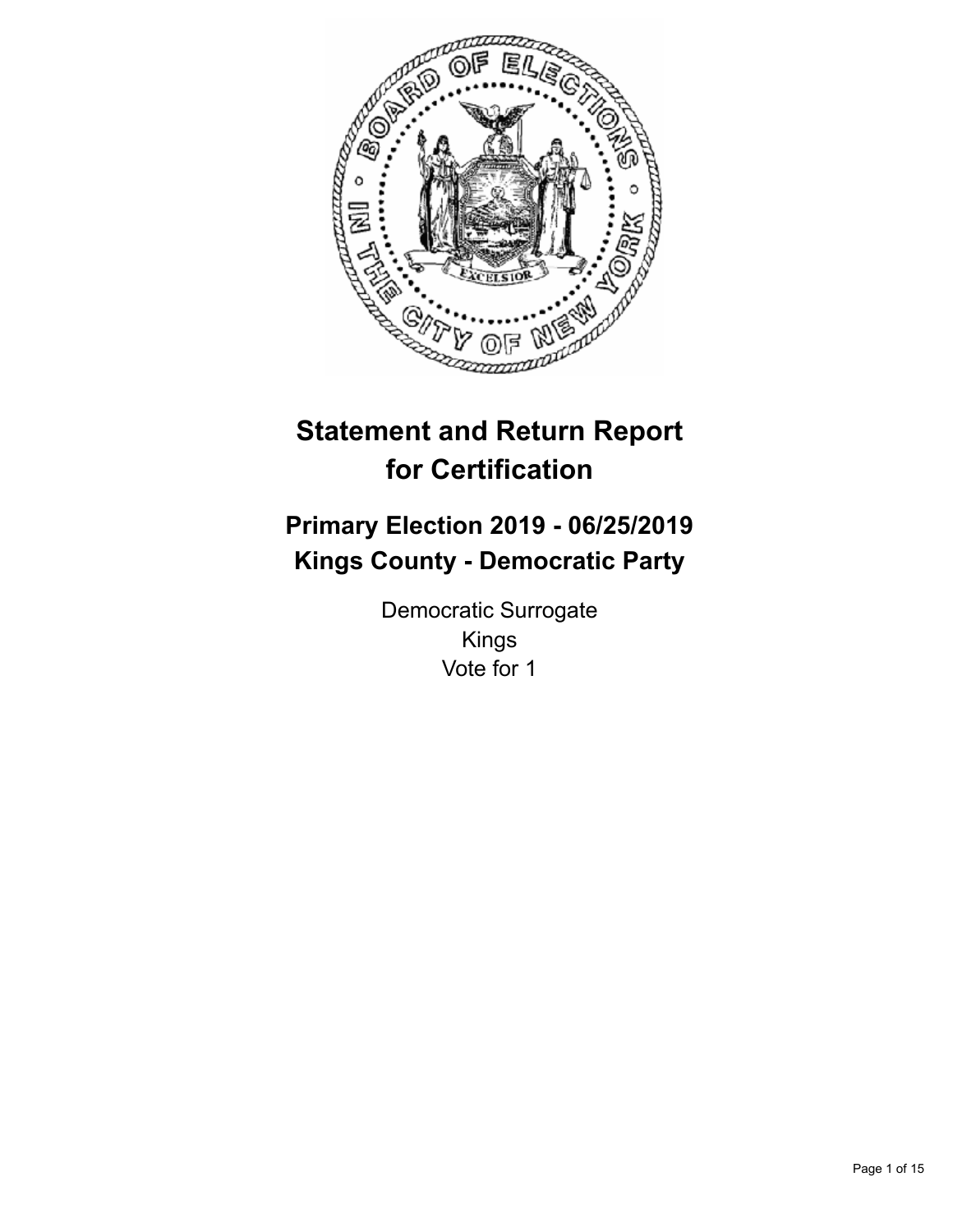

| <b>PUBLIC COUNTER</b>                                    | 2.764 |
|----------------------------------------------------------|-------|
| <b>MANUALLY COUNTED EMERGENCY</b>                        | 1     |
| <b>ABSENTEE / MILITARY</b>                               | 147   |
| <b>AFFIDAVIT</b>                                         | 9     |
| <b>Total Ballots</b>                                     | 2,921 |
| Less - Inapplicable Federal/Special Presidential Ballots | 0     |
| <b>Total Applicable Ballots</b>                          | 2,921 |
| FI FNA BARON                                             | 748   |
| <b>MEREDITH R. JONES</b>                                 | 541   |
| <b>MARGARITA LOPEZ TORRES</b>                            | 1,241 |
| ABRAHAM STEIN (WRITE-IN)                                 | 1     |
| BASYA PFEFFER (WRITE-IN)                                 | 1     |
| ELIZABETH HOLZMAM (WRITE-IN)                             | 1     |
| JEREMY KASHA (WRITE-IN)                                  | 1     |
| JUDITH FEITMAN (WRITE-IN)                                | 1     |
| MARCIA GENUTH (WRITE-IN)                                 | 1     |
| MARIA C. MARTINEZ (WRITE-IN)                             | 1     |
| NICK DAKA (WRITE-IN)                                     | 1     |
| UNATTRIBUTABLE WRITE-IN (WRITE-IN)                       | 6     |
| UNCOUNTED WRITE-IN PER STATUTE (WRITE-IN)                | 1     |
| WILLIAM S. BRYSON (WRITE-IN)                             | 1     |
| <b>Total Votes</b>                                       | 2,546 |
| Unrecorded                                               | 375   |

| <b>PUBLIC COUNTER</b>                                    | 5,377 |
|----------------------------------------------------------|-------|
| <b>MANUALLY COUNTED EMERGENCY</b>                        | 0     |
| <b>ABSENTEE / MILITARY</b>                               | 178   |
| <b>AFFIDAVIT</b>                                         | 19    |
| <b>Total Ballots</b>                                     | 5,574 |
| Less - Inapplicable Federal/Special Presidential Ballots | 0     |
| <b>Total Applicable Ballots</b>                          | 5,574 |
| <b>ELENA BARON</b>                                       | 1,528 |
| MEREDITH R. JONES                                        | 1,218 |
| <b>MARGARITA LOPEZ TORRES</b>                            | 1,999 |
| AVI PESH (WRITE-IN)                                      | 1     |
| EL HOFFMAN (WRITE-IN)                                    | 1     |
| FARAH N. LOUIS (WRITE-IN)                                | 1     |
| JASMINE ROGERS (WRITE-IN)                                | 1     |
| JERRY LOTOVA (WRITE-IN)                                  | 1     |
| JULIA CHARLES (WRITE-IN)                                 | 1     |
| MONIQUE CHANDLER-WATERMAN (WRITE-IN)                     | 3     |
| MOOREVELL WILLIAMS (WRITE-IN)                            | 1     |
| PLONI ALMONI (WRITE-IN)                                  | 1     |
| UNATTRIBUTABLE WRITE-IN (WRITE-IN)                       | 12    |
| <b>Total Votes</b>                                       | 4,768 |
| Unrecorded                                               | 806   |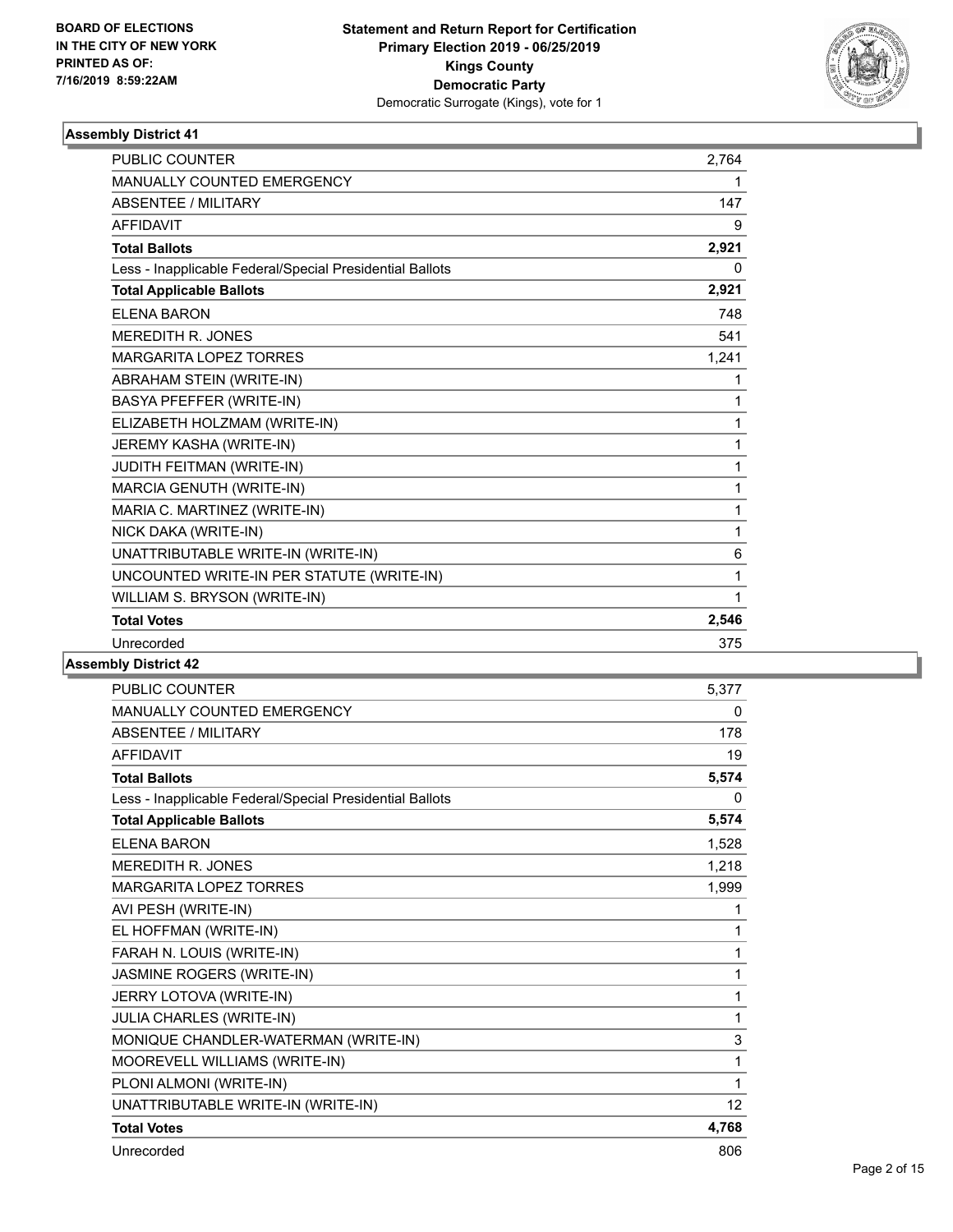

| PUBLIC COUNTER                                           | 3,325        |
|----------------------------------------------------------|--------------|
| <b>MANUALLY COUNTED EMERGENCY</b>                        | 1            |
| <b>ABSENTEE / MILITARY</b>                               | 207          |
| <b>AFFIDAVIT</b>                                         | 14           |
| <b>Total Ballots</b>                                     | 3,547        |
| Less - Inapplicable Federal/Special Presidential Ballots | 0            |
| <b>Total Applicable Ballots</b>                          | 3,547        |
| ELENA BARON                                              | 662          |
| <b>MEREDITH R. JONES</b>                                 | 1,373        |
| <b>MARGARITA LOPEZ TORRES</b>                            | 1,351        |
| CALVIN HOROWITZ (WRITE-IN)                               | 1            |
| CHARLES BARRON (WRITE-IN)                                | 1            |
| CHARLES STAR (WRITE-IN)                                  | $\mathbf{1}$ |
| LEBRON JAMES (WRITE-IN)                                  | 1            |
| UNATTRIBUTABLE WRITE-IN (WRITE-IN)                       | 3            |
| UNCOUNTED WRITE-IN PER STATUTE (WRITE-IN)                | 1            |
| <b>Total Votes</b>                                       | 3,394        |
| Unrecorded                                               | 153          |

| <b>PUBLIC COUNTER</b>                                    | 4,529 |
|----------------------------------------------------------|-------|
| <b>MANUALLY COUNTED EMERGENCY</b>                        | 0     |
| <b>ABSENTEE / MILITARY</b>                               | 123   |
| <b>AFFIDAVIT</b>                                         | 15    |
| <b>Total Ballots</b>                                     | 4,667 |
| Less - Inapplicable Federal/Special Presidential Ballots | 0     |
| <b>Total Applicable Ballots</b>                          | 4,667 |
| <b>ELENA BARON</b>                                       | 958   |
| <b>MEREDITH R. JONES</b>                                 | 464   |
| <b>MARGARITA LOPEZ TORRES</b>                            | 3,095 |
| CAROLINE P. COHEN (WRITE-IN)                             | 1     |
| DANIEL NEWCANDE (WRITE-IN)                               | 1     |
| DAVID BROWN (WRITE-IN)                                   | 1     |
| ERNEST PARK (WRITE-IN)                                   | 1     |
| EVAN PIONTAICA (WRITE-IN)                                | 1     |
| LEVI LEVIN (WRITE-IN)                                    | 1     |
| LIONEL HUTZ (WRITE-IN)                                   | 1     |
| MIRIAM DECKELBAUM (WRITE-IN)                             | 1     |
| SIMCHA YOSEF HARDT (WRITE-IN)                            | 1     |
| UNATTRIBUTABLE WRITE-IN (WRITE-IN)                       | 8     |
| YOSEF GOLDSTIEN (WRITE-IN)                               | 1     |
| <b>Total Votes</b>                                       | 4,535 |
| Unrecorded                                               | 132   |
|                                                          |       |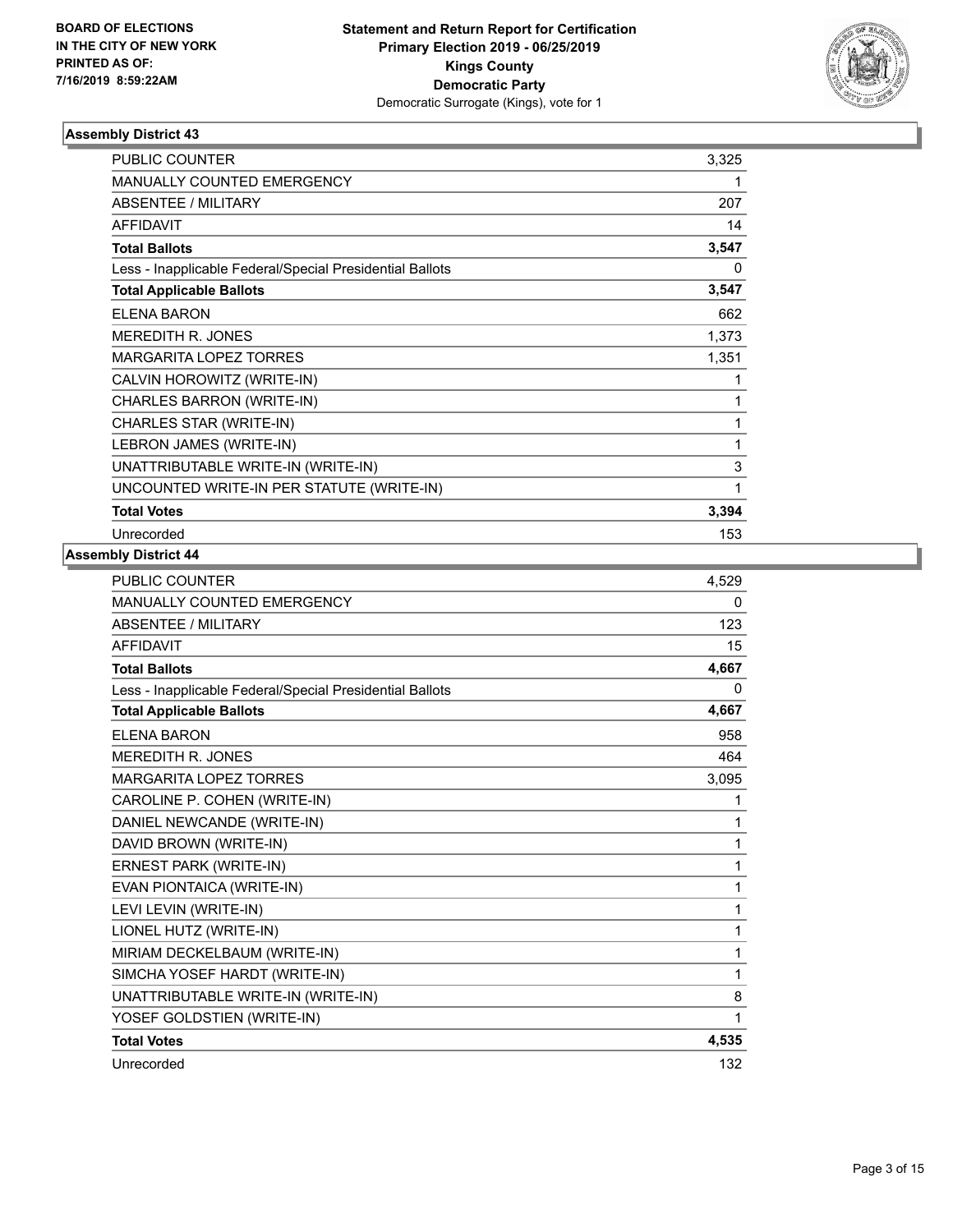

| <b>PUBLIC COUNTER</b>                                    | 875 |
|----------------------------------------------------------|-----|
| <b>MANUALLY COUNTED EMERGENCY</b>                        | 0   |
| ABSENTEE / MILITARY                                      | 102 |
| AFFIDAVIT                                                | 4   |
| <b>Total Ballots</b>                                     | 981 |
| Less - Inapplicable Federal/Special Presidential Ballots | 0   |
| <b>Total Applicable Ballots</b>                          | 981 |
| ELENA BARON                                              | 531 |
| <b>MEREDITH R. JONES</b>                                 | 118 |
| MARGARITA LOPEZ TORRES                                   | 299 |
| TEHILLA BERMAN (WRITE-IN)                                |     |
| <b>Total Votes</b>                                       | 949 |
| Unrecorded                                               | 32  |

| PUBLIC COUNTER                                           | 1,463 |
|----------------------------------------------------------|-------|
| <b>MANUALLY COUNTED EMERGENCY</b>                        | 0     |
| ABSENTEE / MILITARY                                      | 186   |
| <b>AFFIDAVIT</b>                                         | 9     |
| <b>Total Ballots</b>                                     | 1,658 |
| Less - Inapplicable Federal/Special Presidential Ballots | 0     |
| <b>Total Applicable Ballots</b>                          | 1,658 |
| <b>ELENA BARON</b>                                       | 548   |
| <b>MEREDITH R. JONES</b>                                 | 312   |
| <b>MARGARITA LOPEZ TORRES</b>                            | 747   |
| CODY MCCONE (WRITE-IN)                                   |       |
| MIASHI LI (WRITE-IN)                                     | 1     |
| PREETE BARARAA (WRITE-IN)                                | 1     |
| STEVEN A. MILLER (WRITE-IN)                              | 1     |
| TERNY CICCITA (WRITE-IN)                                 | 1     |
| UNATTRIBUTABLE WRITE-IN (WRITE-IN)                       | 4     |
| <b>Total Votes</b>                                       | 1,616 |
| Unrecorded                                               | 42    |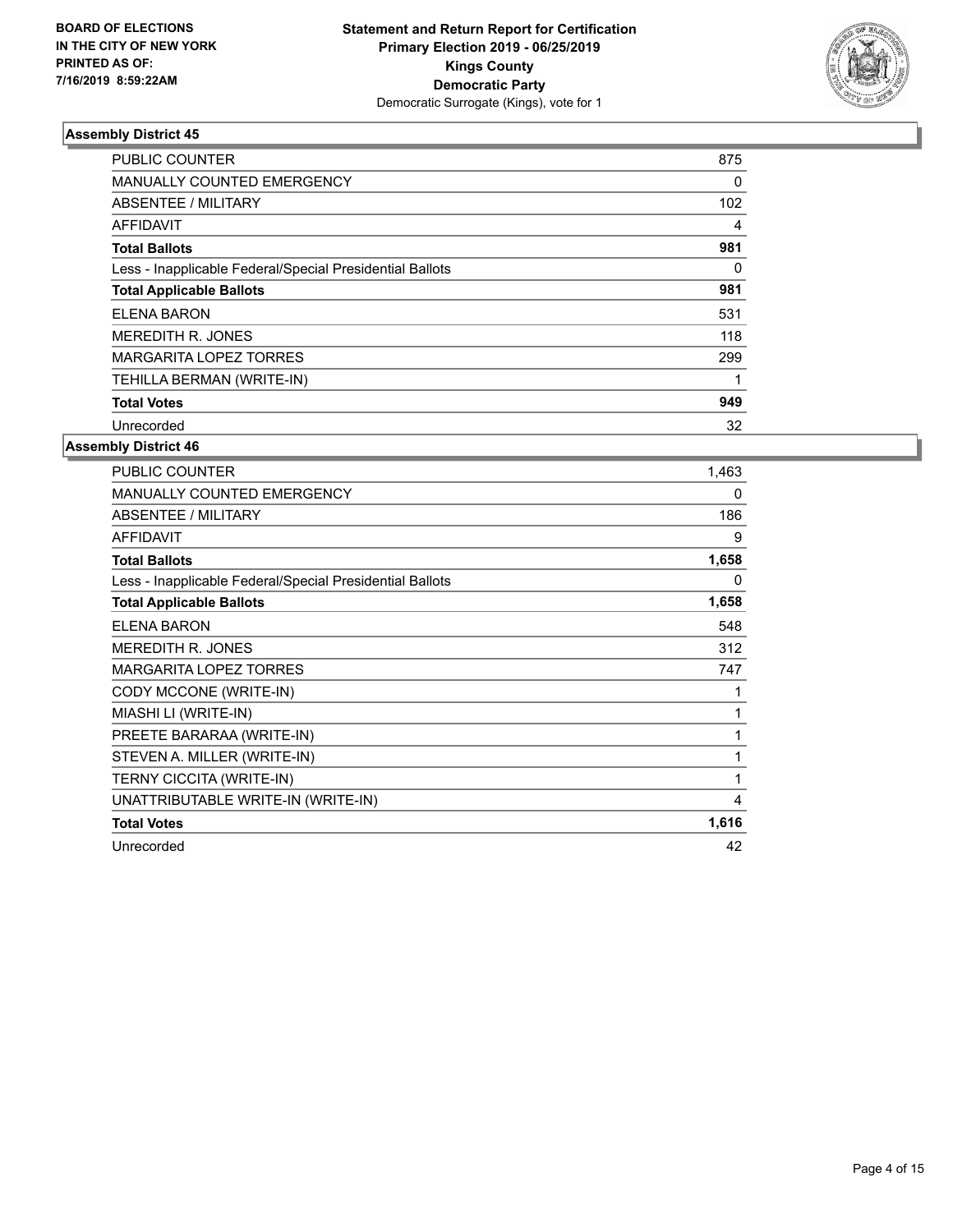

| <b>PUBLIC COUNTER</b>                                    | 674 |
|----------------------------------------------------------|-----|
| <b>MANUALLY COUNTED EMERGENCY</b>                        | 0   |
| ABSENTEE / MILITARY                                      | 91  |
| AFFIDAVIT                                                | 8   |
| <b>Total Ballots</b>                                     | 773 |
| Less - Inapplicable Federal/Special Presidential Ballots | 0   |
| <b>Total Applicable Ballots</b>                          | 773 |
| ELENA BARON                                              | 280 |
| <b>MEREDITH R. JONES</b>                                 | 146 |
| MARGARITA LOPEZ TORRES                                   | 328 |
| MARY N. CRISPO (WRITE-IN)                                |     |
| <b>Total Votes</b>                                       | 755 |
| Unrecorded                                               | 18  |

| PUBLIC COUNTER                                           | 1,167        |
|----------------------------------------------------------|--------------|
| MANUALLY COUNTED EMERGENCY                               | $\mathbf{0}$ |
| <b>ABSENTEE / MILITARY</b>                               | 59           |
| <b>AFFIDAVIT</b>                                         | 5            |
| <b>Total Ballots</b>                                     | 1,231        |
| Less - Inapplicable Federal/Special Presidential Ballots | 0            |
| <b>Total Applicable Ballots</b>                          | 1,231        |
| <b>ELENA BARON</b>                                       | 665          |
| MEREDITH R. JONES                                        | 71           |
| <b>MARGARITA LOPEZ TORRES</b>                            | 351          |
| <b>BARUCH ROTH (WRITE-IN)</b>                            | $\mathbf{1}$ |
| CAROLINE P. COHEN (WRITE-IN)                             | 1            |
| DOV HIKIND (WRITE-IN)                                    | 1            |
| FARAH N. LOUIS (WRITE-IN)                                | 4            |
| IAN D. GIRSHEK (WRITE-IN)                                | 1            |
| JOEL ROSENFELD (WRITE-IN)                                | 1            |
| MEIR FOGEL (WRITE-IN)                                    | 1            |
| MORDY MELKMAN (WRITE-IN)                                 | 1            |
| MOSHE TETELBAUM (WRITE-IN)                               | 1            |
| NOACH DEAR (WRITE-IN)                                    | 1            |
| SIMCHA FELDER (WRITE-IN)                                 | 1            |
| TEHILLA BERMAN (WRITE-IN)                                | 1            |
| UNATTRIBUTABLE WRITE-IN (WRITE-IN)                       | 12           |
| YISROEL SPIEGEL (WRITE-IN)                               | $\mathbf{1}$ |
| <b>Total Votes</b>                                       | 1,115        |
| Unrecorded                                               | 116          |
|                                                          |              |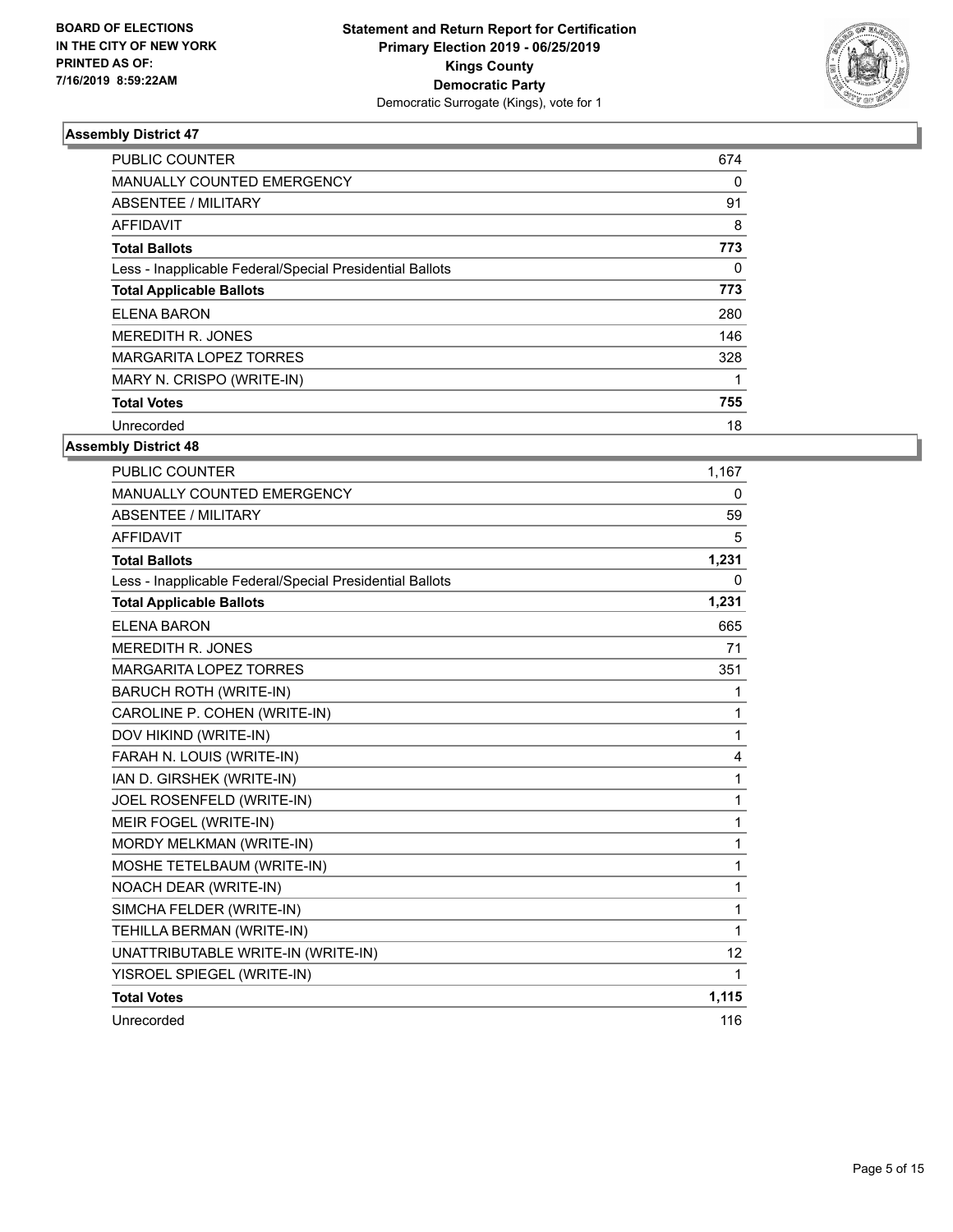

| <b>PUBLIC COUNTER</b>                                    | 477            |
|----------------------------------------------------------|----------------|
| <b>MANUALLY COUNTED EMERGENCY</b>                        | 0              |
| ABSENTEE / MILITARY                                      | 49             |
| <b>AFFIDAVIT</b>                                         | 0              |
| <b>Total Ballots</b>                                     | 526            |
| Less - Inapplicable Federal/Special Presidential Ballots | 0              |
| <b>Total Applicable Ballots</b>                          | 526            |
| <b>ELENA BARON</b>                                       | 214            |
| <b>MEREDITH R. JONES</b>                                 | 66             |
| MARGARITA LOPEZ TORRES                                   | 239            |
| JEFF SMITH (WRITE-IN)                                    | $\overline{2}$ |
| <b>Total Votes</b>                                       | 521            |
| Unrecorded                                               | 5              |

| PUBLIC COUNTER                                           | 1,455 |
|----------------------------------------------------------|-------|
| <b>MANUALLY COUNTED EMERGENCY</b>                        | 0     |
| ABSENTEE / MILITARY                                      | 64    |
| AFFIDAVIT                                                | 15    |
| <b>Total Ballots</b>                                     | 1,534 |
| Less - Inapplicable Federal/Special Presidential Ballots | 0     |
| <b>Total Applicable Ballots</b>                          | 1,534 |
| ELENA BARON                                              | 184   |
| <b>MEREDITH R. JONES</b>                                 | 201   |
| <b>MARGARITA LOPEZ TORRES</b>                            | 1,060 |
| DAVE COLON (WRITE-IN)                                    |       |
| PAUL VENESKI (WRITE-IN)                                  |       |
| RUDY GUILLANI (WRITE-IN)                                 | 1     |
| UNATTRIBUTABLE WRITE-IN (WRITE-IN)                       | 1     |
| <b>Total Votes</b>                                       | 1,449 |
| Unrecorded                                               | 85    |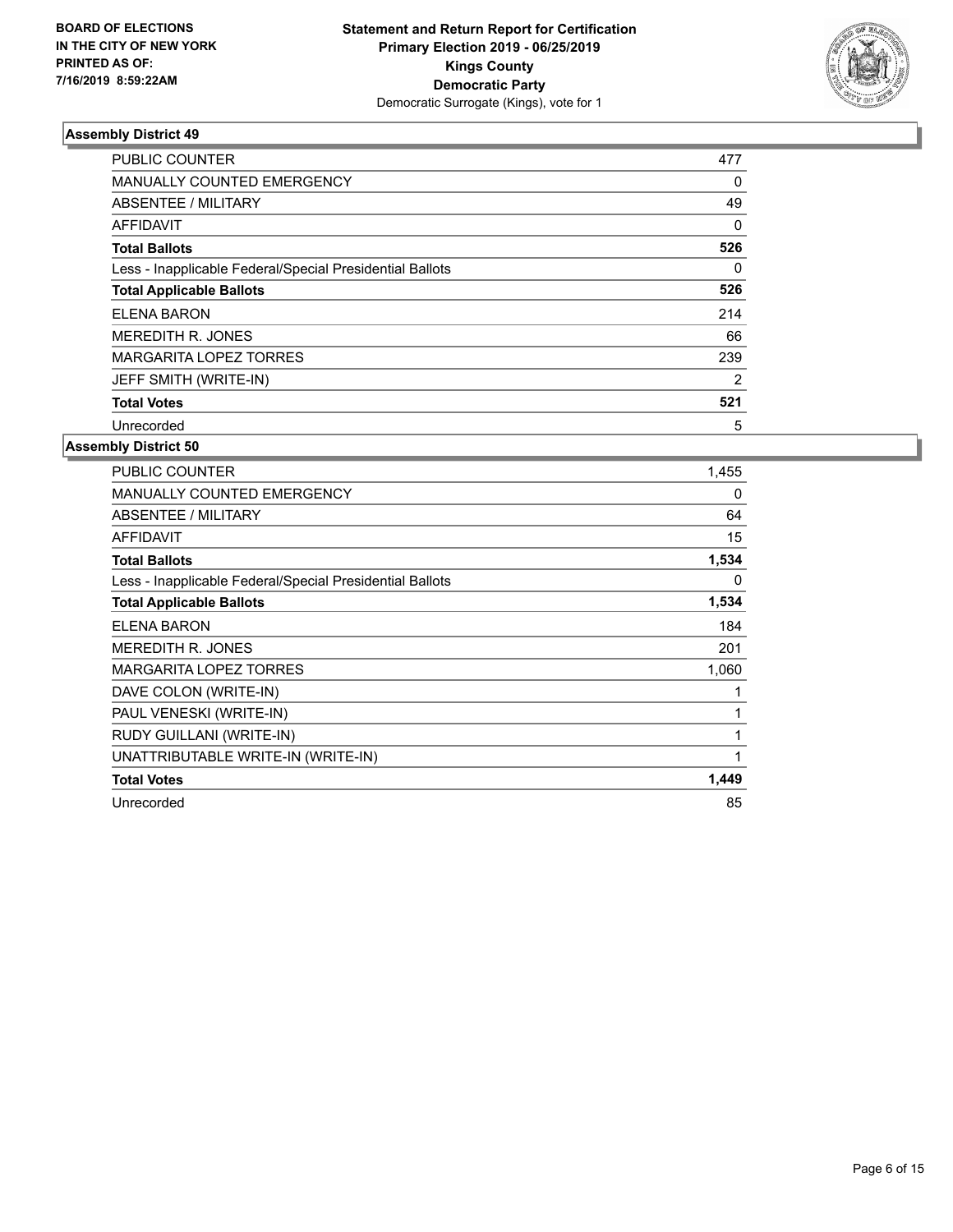

| PUBLIC COUNTER                                           | 1,344 |
|----------------------------------------------------------|-------|
| <b>MANUALLY COUNTED EMERGENCY</b>                        | 1     |
| <b>ABSENTEE / MILITARY</b>                               | 53    |
| <b>AFFIDAVIT</b>                                         | 7     |
| <b>Total Ballots</b>                                     | 1,405 |
| Less - Inapplicable Federal/Special Presidential Ballots | 0     |
| <b>Total Applicable Ballots</b>                          | 1,405 |
| ELENA BARON                                              | 216   |
| <b>MEREDITH R. JONES</b>                                 | 203   |
| <b>MARGARITA LOPEZ TORRES</b>                            | 951   |
| ELIZABETH SYLIVINCE (WRITE-IN)                           | 1     |
| <b>GRAIG CRAVER (WRITE-IN)</b>                           | 1     |
| GUILLERMO TEJEDA (WRITE-IN)                              | 1     |
| JONATHAN WILIAM SCHNEIDER (WRITE-IN)                     | 1     |
| SONG LIN LIANG (WRITE-IN)                                | 1     |
| UNATTRIBUTABLE WRITE-IN (WRITE-IN)                       | 2     |
| <b>Total Votes</b>                                       | 1,377 |
| Unrecorded                                               | 28    |

| PUBLIC COUNTER                                           | 5,305 |
|----------------------------------------------------------|-------|
| MANUALLY COUNTED EMERGENCY                               | 0     |
| ABSENTEE / MILITARY                                      | 216   |
| <b>AFFIDAVIT</b>                                         | 21    |
| <b>Total Ballots</b>                                     | 5,542 |
| Less - Inapplicable Federal/Special Presidential Ballots | 0     |
| <b>Total Applicable Ballots</b>                          | 5,542 |
| ELENA BARON                                              | 891   |
| <b>MEREDITH R. JONES</b>                                 | 747   |
| <b>MARGARITA LOPEZ TORRES</b>                            | 3,841 |
| ABE FORMANT (WRITE-IN)                                   | 1     |
| JEN SCHENKEL (WRITE-IN)                                  | 1     |
| JOE JONES (WRITE-IN)                                     | 1     |
| KOREY DIXON (WRITE-IN)                                   | 1     |
| LAURA WOOD (WRITE-IN)                                    | 1     |
| UNATTRIBUTABLE WRITE-IN (WRITE-IN)                       | 5     |
| <b>Total Votes</b>                                       | 5,489 |
| Unrecorded                                               | 53    |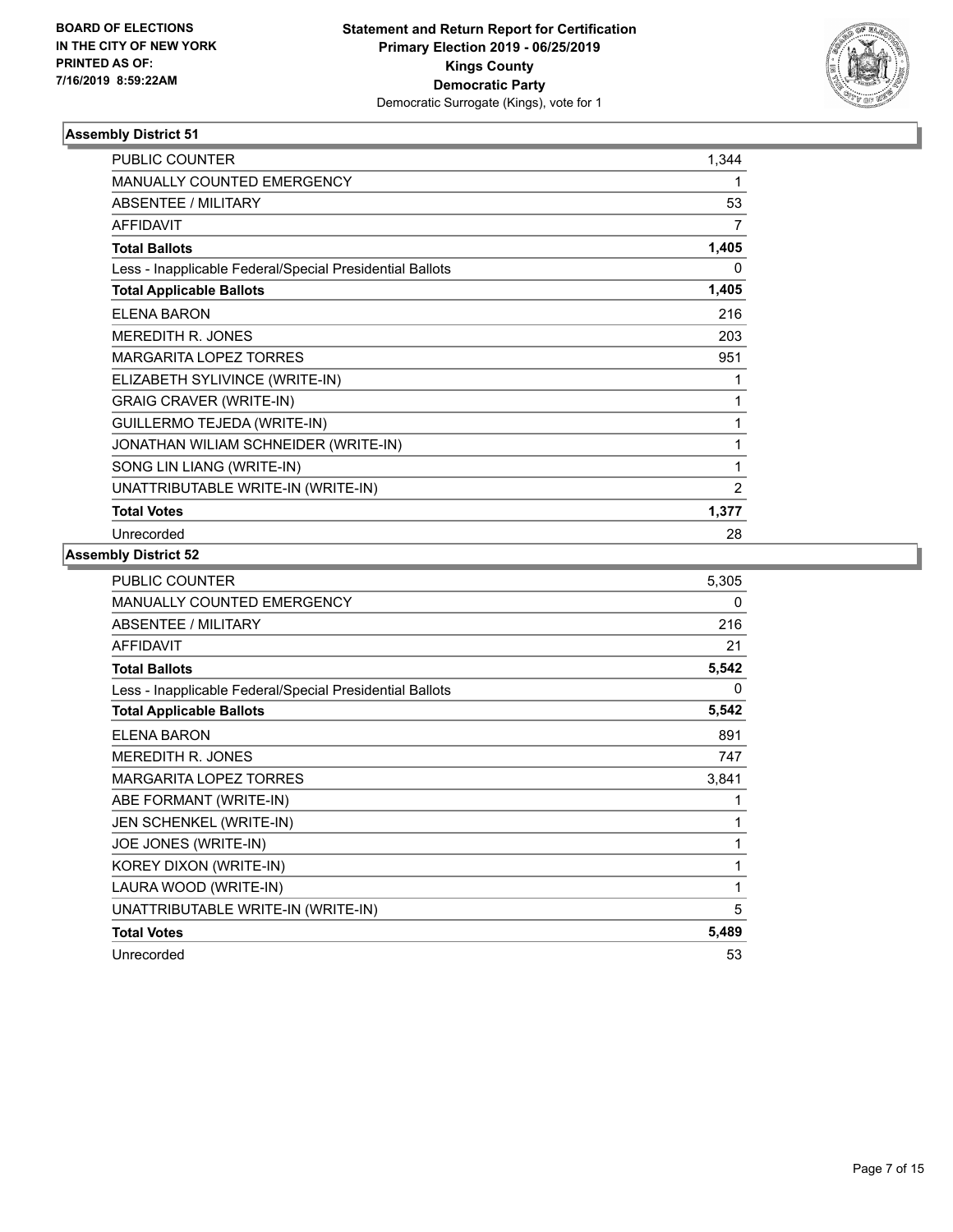

| <b>PUBLIC COUNTER</b>                                    | 1,670 |
|----------------------------------------------------------|-------|
| MANUALLY COUNTED EMERGENCY                               | 0     |
| ABSENTEE / MILITARY                                      | 52    |
| AFFIDAVIT                                                | 8     |
| <b>Total Ballots</b>                                     | 1,730 |
| Less - Inapplicable Federal/Special Presidential Ballots | 0     |
| <b>Total Applicable Ballots</b>                          | 1,730 |
| ELENA BARON                                              | 196   |
| <b>MEREDITH R. JONES</b>                                 | 222   |
| <b>MARGARITA LOPEZ TORRES</b>                            | 1,292 |
| <b>ISAAC RASKINUYIN (WRITE-IN)</b>                       |       |
| UNATTRIBUTABLE WRITE-IN (WRITE-IN)                       |       |
| <b>Total Votes</b>                                       | 1,712 |
| Unrecorded                                               | 18    |

| <b>PUBLIC COUNTER</b>                                    | 1,177 |
|----------------------------------------------------------|-------|
| MANUALLY COUNTED EMERGENCY                               | 0     |
| ABSENTEE / MILITARY                                      | 58    |
| AFFIDAVIT                                                | 6     |
| <b>Total Ballots</b>                                     | 1,241 |
| Less - Inapplicable Federal/Special Presidential Ballots | 0     |
| <b>Total Applicable Ballots</b>                          | 1,241 |
| ELENA BARON                                              | 182   |
| <b>MEREDITH R. JONES</b>                                 | 294   |
| <b>MARGARITA LOPEZ TORRES</b>                            | 739   |
| BERNARD SANDERS (WRITE-IN)                               |       |
| UNATTRIBUTABLE WRITE-IN (WRITE-IN)                       | 6     |
| <b>Total Votes</b>                                       | 1,222 |
| Unrecorded                                               | 19    |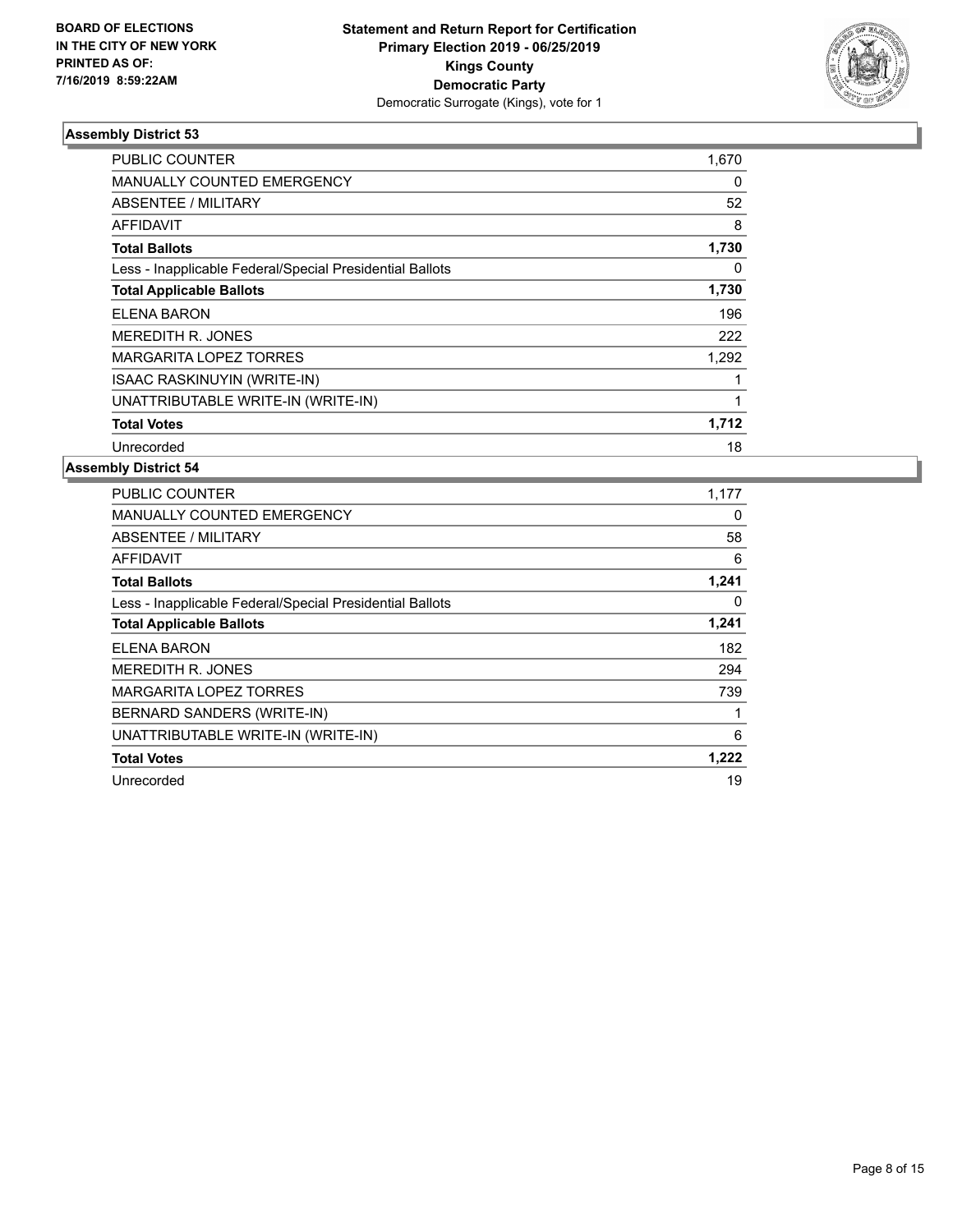

| <b>PUBLIC COUNTER</b>                                    | 1,830          |
|----------------------------------------------------------|----------------|
| <b>MANUALLY COUNTED EMERGENCY</b>                        | 0              |
| ABSENTEE / MILITARY                                      | 121            |
| <b>AFFIDAVIT</b>                                         | 11             |
| <b>Total Ballots</b>                                     | 1,962          |
| Less - Inapplicable Federal/Special Presidential Ballots | 0              |
| <b>Total Applicable Ballots</b>                          | 1,962          |
| ELENA BARON                                              | 395            |
| MEREDITH R. JONES                                        | 737            |
| <b>MARGARITA LOPEZ TORRES</b>                            | 774            |
| MONIQUE CHANDLER-WATERMAN (WRITE-IN)                     |                |
| ROXANNE J. PERSAUD (WRITE-IN)                            | 1              |
| UNATTRIBUTABLE WRITE-IN (WRITE-IN)                       | 5              |
| UNCOUNTED WRITE-IN PER STATUTE (WRITE-IN)                | $\overline{2}$ |
| <b>Total Votes</b>                                       | 1,915          |
| Unrecorded                                               | 47             |

| PUBLIC COUNTER                                           | 2,571 |
|----------------------------------------------------------|-------|
| MANUALLY COUNTED EMERGENCY                               | 0     |
| <b>ABSENTEE / MILITARY</b>                               | 130   |
| AFFIDAVIT                                                | 9     |
| <b>Total Ballots</b>                                     | 2,710 |
| Less - Inapplicable Federal/Special Presidential Ballots | 0     |
| <b>Total Applicable Ballots</b>                          | 2,710 |
| ELENA BARON                                              | 405   |
| <b>MEREDITH R. JONES</b>                                 | 954   |
| <b>MARGARITA LOPEZ TORRES</b>                            | 1,276 |
| CNMORE T GLOVER (WRITE-IN)                               | 1     |
| JOYCE D. SHEARIN (WRITE-IN)                              | 1     |
| KEVIN DURANT (WRITE-IN)                                  | 1     |
| UNATTRIBUTABLE WRITE-IN (WRITE-IN)                       | 2     |
| <b>Total Votes</b>                                       | 2,640 |
| Unrecorded                                               | 70    |
|                                                          |       |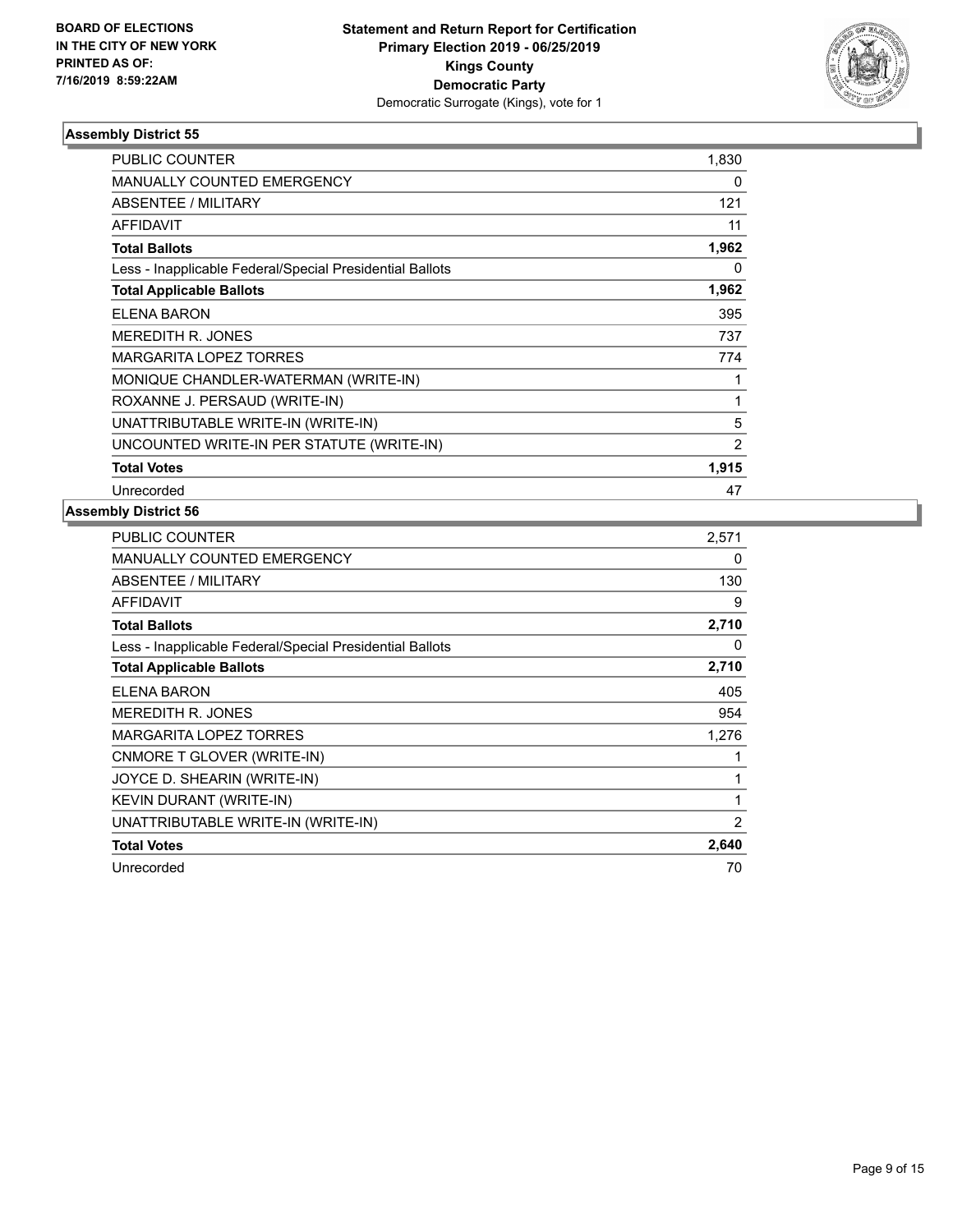

| <b>PUBLIC COUNTER</b>                                    | 4,806        |
|----------------------------------------------------------|--------------|
| <b>MANUALLY COUNTED EMERGENCY</b>                        | 0            |
| <b>ABSENTEE / MILITARY</b>                               | 245          |
| <b>AFFIDAVIT</b>                                         | 27           |
| <b>Total Ballots</b>                                     | 5,078        |
| Less - Inapplicable Federal/Special Presidential Ballots | 0            |
| <b>Total Applicable Ballots</b>                          | 5,078        |
| <b>ELENA BARON</b>                                       | 704          |
| <b>MEREDITH R. JONES</b>                                 | 1,435        |
| <b>MARGARITA LOPEZ TORRES</b>                            | 2,794        |
| DANIELLE SERED (WRITE-IN)                                | 1            |
| DENISE FELIX (WRITE-IN)                                  | 1            |
| ERIN SCHWARTZ (WRITE-IN)                                 | $\mathbf{1}$ |
| ESPERANZA NIEMAS (WRITE-IN)                              | 1            |
| JABARI BRISPOA (WRITE-IN)                                | 1            |
| JOHN OLIVER (WRITE-IN)                                   | 1            |
| KAMALA HARRIS (WRITE-IN)                                 | 1            |
| RUTH BADER GINSBERG (WRITE-IN)                           | 1            |
| UNATTRIBUTABLE WRITE-IN (WRITE-IN)                       | 4            |
| <b>Total Votes</b>                                       | 4,945        |
| Unrecorded                                               | 133          |

| <b>PUBLIC COUNTER</b>                                    | 4,402          |
|----------------------------------------------------------|----------------|
| <b>MANUALLY COUNTED EMERGENCY</b>                        | 0              |
| ABSENTEE / MILITARY                                      | 217            |
| <b>AFFIDAVIT</b>                                         | 23             |
| <b>Total Ballots</b>                                     | 4,642          |
| Less - Inapplicable Federal/Special Presidential Ballots | 0              |
| <b>Total Applicable Ballots</b>                          | 4,642          |
| <b>ELENA BARON</b>                                       | 849            |
| MEREDITH R. JONES                                        | 1,588          |
| <b>MARGARITA LOPEZ TORRES</b>                            | 1,650          |
| ALICE NICHOLSON (WRITE-IN)                               | 2              |
| BARBARA T. PAULUS (WRITE-IN)                             | 1              |
| KEVIN PARKER (WRITE-IN)                                  | 1              |
| MONIQUE CHANDLER-WATERMAN (WRITE-IN)                     | $\overline{2}$ |
| NICK PERRY (WRITE-IN)                                    | 1              |
| POOCHIE PHILLIP (WRITE-IN)                               | 1              |
| RICHARD STRAUSS (WRITE-IN)                               | 1              |
| SHARLAND I. DANIELS (WRITE-IN)                           | 1              |
| UNATTRIBUTABLE WRITE-IN (WRITE-IN)                       | $\overline{7}$ |
| UNCOUNTED WRITE-IN PER STATUTE (WRITE-IN)                | $\overline{2}$ |
| <b>Total Votes</b>                                       | 4,106          |
| Unrecorded                                               | 536            |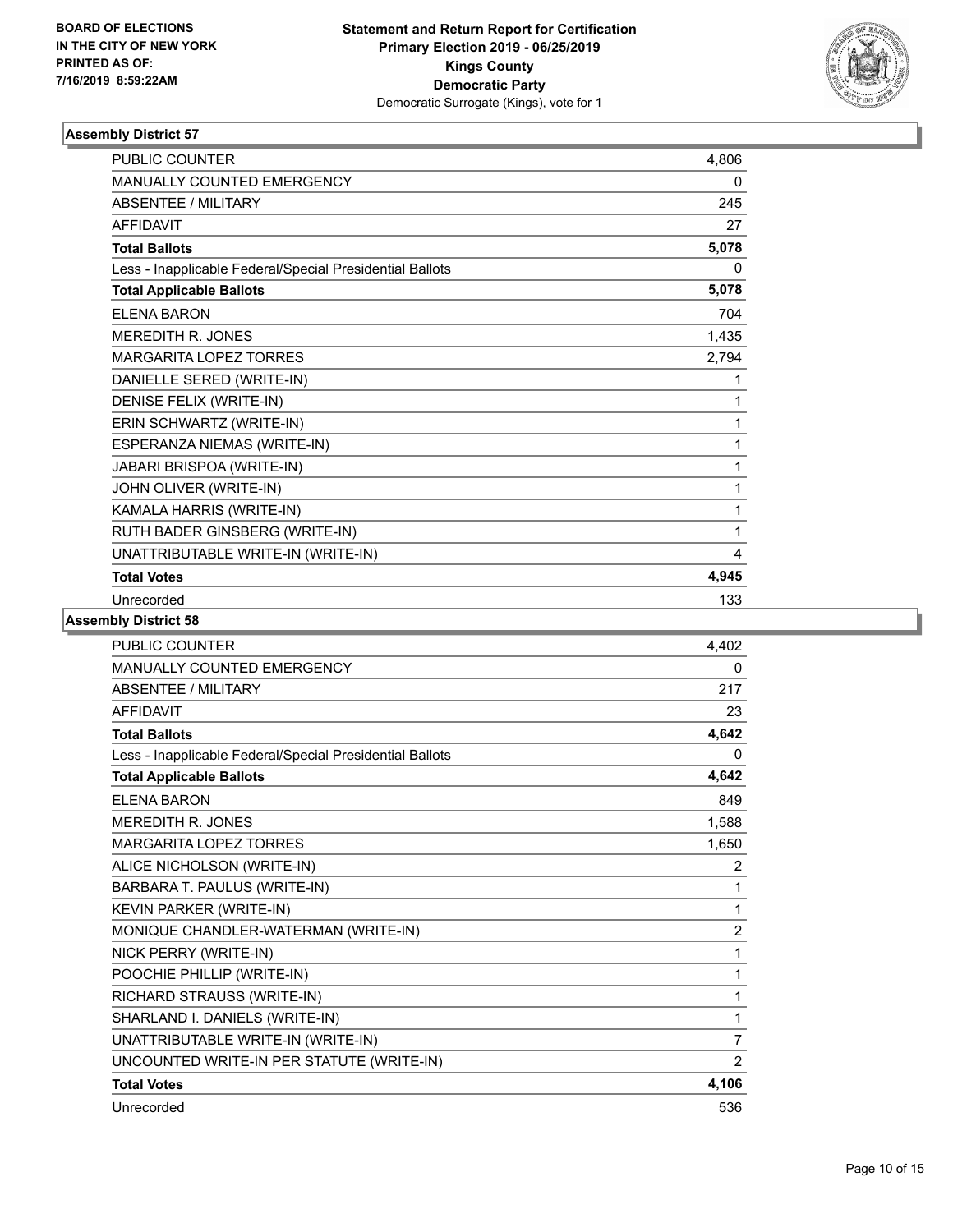

| <b>PUBLIC COUNTER</b>                                    | 1,717          |
|----------------------------------------------------------|----------------|
| MANUALLY COUNTED EMERGENCY                               | 0              |
| ABSENTEE / MILITARY                                      | 115            |
| <b>AFFIDAVIT</b>                                         | 6              |
| <b>Total Ballots</b>                                     | 1,838          |
| Less - Inapplicable Federal/Special Presidential Ballots | 0              |
| <b>Total Applicable Ballots</b>                          | 1,838          |
| ELENA BARON                                              | 330            |
| <b>MEREDITH R. JONES</b>                                 | 529            |
| <b>MARGARITA LOPEZ TORRES</b>                            | 904            |
| AUDREY JANE MORGAN (WRITE-IN)                            |                |
| FARAH N. LOUIS (WRITE-IN)                                | $\overline{c}$ |
| HAIM AZATCHI (WRITE-IN)                                  | 1              |
| MARTY GOLDEN (WRITE-IN)                                  | $\mathbf{1}$   |
| <b>Total Votes</b>                                       | 1,768          |
| Unrecorded                                               | 70             |

| PUBLIC COUNTER                                           | 2,467 |
|----------------------------------------------------------|-------|
| MANUALLY COUNTED EMERGENCY                               | 0     |
| ABSENTEE / MILITARY                                      | 114   |
| AFFIDAVIT                                                | 10    |
| <b>Total Ballots</b>                                     | 2,591 |
| Less - Inapplicable Federal/Special Presidential Ballots | 0     |
| <b>Total Applicable Ballots</b>                          | 2,591 |
| <b>ELENA BARON</b>                                       | 577   |
| <b>MEREDITH R. JONES</b>                                 | 937   |
| <b>MARGARITA LOPEZ TORRES</b>                            | 921   |
| CAROLYN WALKER DIALLO (WRITE-IN)                         |       |
| EDNA NIXON (WRITE-IN)                                    | 1     |
| HASSAN BARKSDALE (WRITE-IN)                              | 1     |
| UNATTRIBUTABLE WRITE-IN (WRITE-IN)                       | 3     |
| <b>Total Votes</b>                                       | 2,441 |
| Unrecorded                                               | 150   |
|                                                          |       |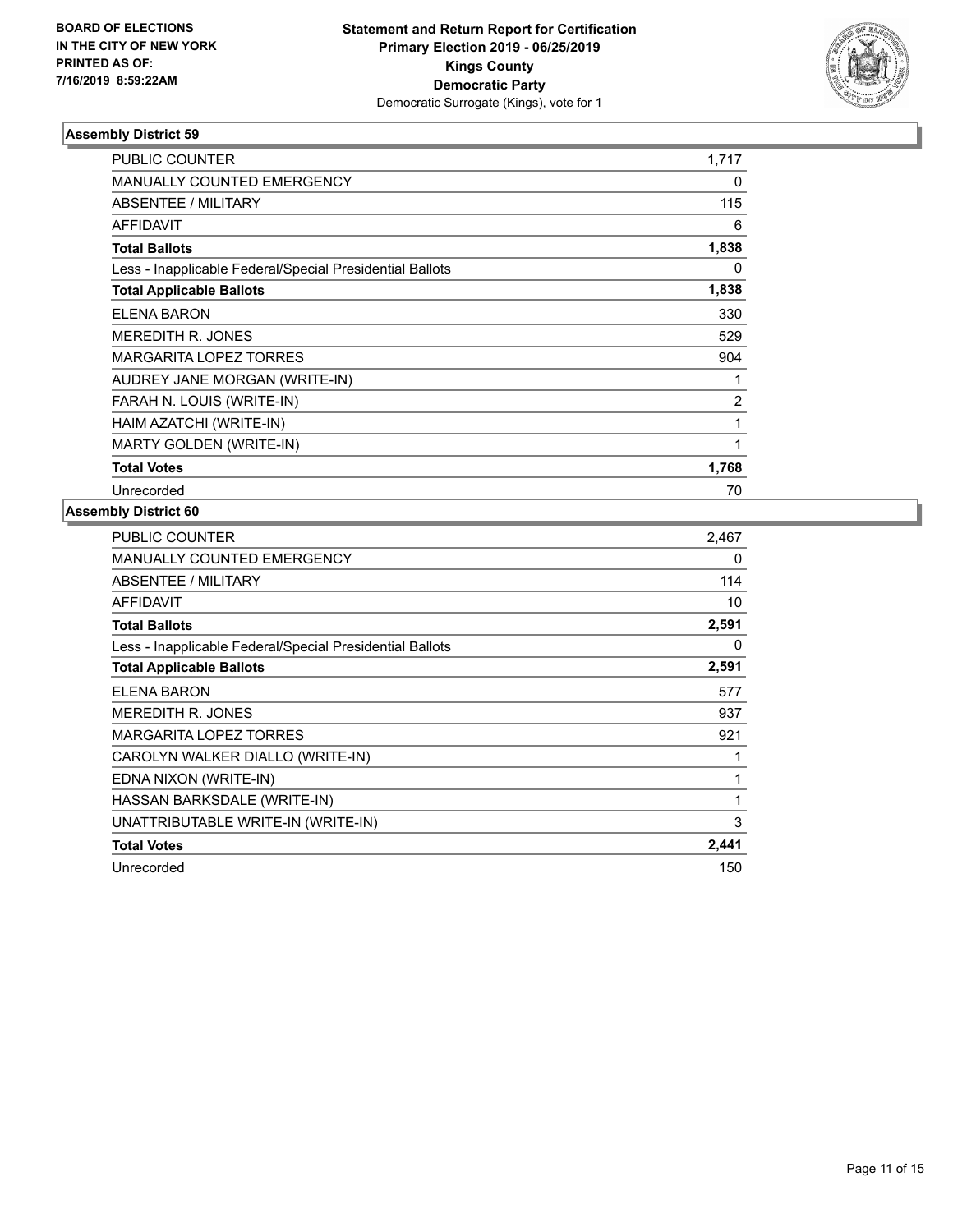

| <b>PUBLIC COUNTER</b>                                    | 382 |
|----------------------------------------------------------|-----|
| <b>MANUALLY COUNTED EMERGENCY</b>                        | 0   |
| ABSENTEE / MILITARY                                      | 28  |
| AFFIDAVIT                                                | 2   |
| <b>Total Ballots</b>                                     | 412 |
| Less - Inapplicable Federal/Special Presidential Ballots | 0   |
| <b>Total Applicable Ballots</b>                          | 412 |
| <b>ELENA BARON</b>                                       | 87  |
| <b>MEREDITH R. JONES</b>                                 | 65  |
| MARGARITA LOPEZ TORRES                                   | 256 |
| <b>Total Votes</b>                                       | 408 |
| Unrecorded                                               | 4   |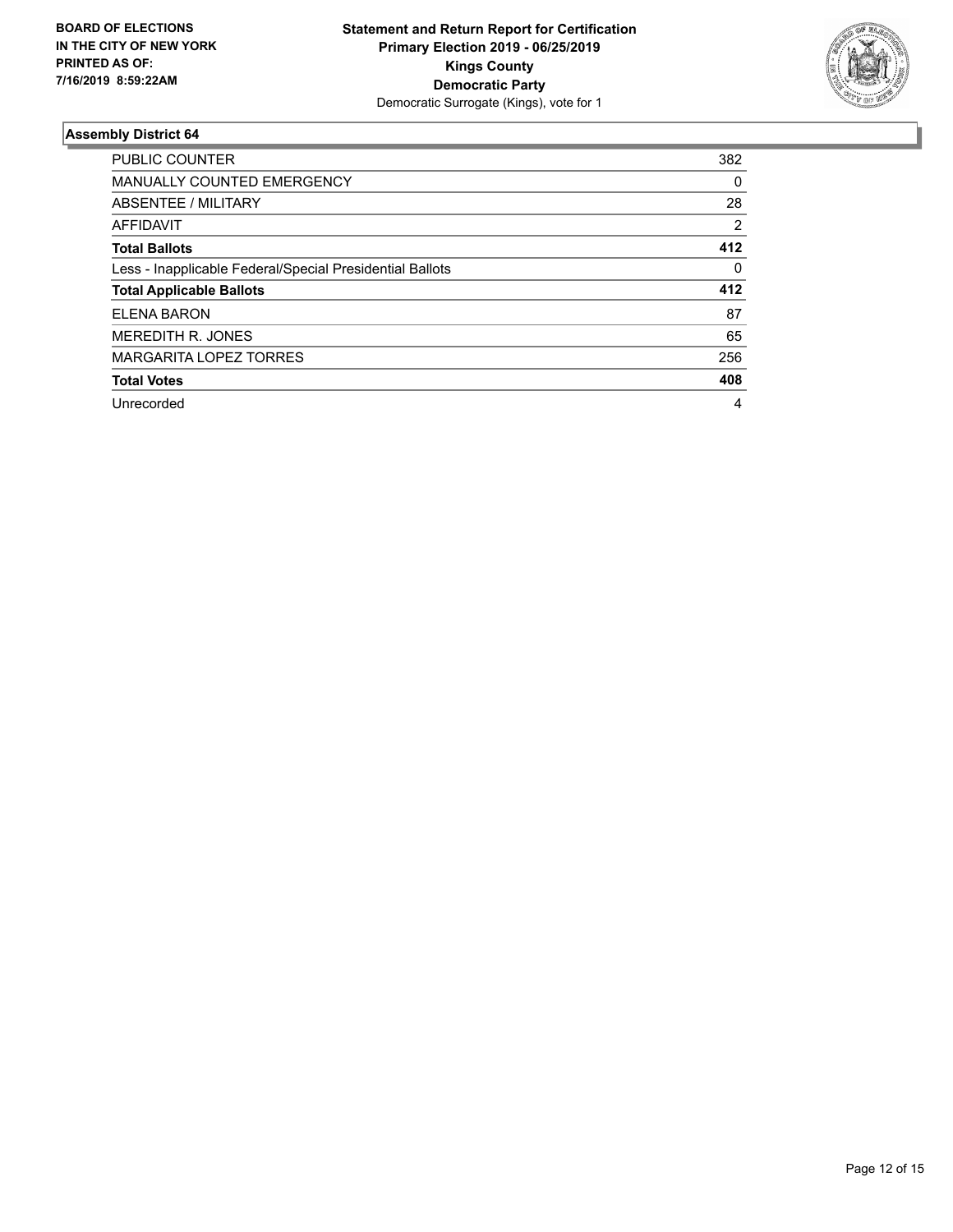

# **Total for Democratic Surrogate (Kings) - Kings County**

| <b>PUBLIC COUNTER</b>                                    | 49,777       |
|----------------------------------------------------------|--------------|
| MANUALLY COUNTED EMERGENCY                               | 3.           |
| <b>ABSENTEE / MILITARY</b>                               | 2,555        |
| AFFIDAVIT                                                | 228          |
| <b>Total Ballots</b>                                     | 52,563       |
| Less - Inapplicable Federal/Special Presidential Ballots | 0            |
| <b>Total Applicable Ballots</b>                          | 52,563       |
| <b>ELENA BARON</b>                                       | 11,150       |
| <b>MEREDITH R. JONES</b>                                 | 12,221       |
| <b>MARGARITA LOPEZ TORRES</b>                            | 26,108       |
| ABE FORMANT (WRITE-IN)                                   | 1            |
| ABRAHAM STEIN (WRITE-IN)                                 | 1            |
| ALICE NICHOLSON (WRITE-IN)                               | 2            |
| AUDREY JANE MORGAN (WRITE-IN)                            | 1            |
| AVI PESH (WRITE-IN)                                      | 1            |
| BARBARA T. PAULUS (WRITE-IN)                             | 1            |
| <b>BARUCH ROTH (WRITE-IN)</b>                            | 1            |
| BASYA PFEFFER (WRITE-IN)                                 | 1            |
| BERNARD SANDERS (WRITE-IN)                               | 1            |
| CALVIN HOROWITZ (WRITE-IN)                               | 1            |
| CAROLINE P. COHEN (WRITE-IN)                             | 2            |
| CAROLYN WALKER DIALLO (WRITE-IN)                         | 1            |
| CHARLES BARRON (WRITE-IN)                                | 1            |
| CHARLES STAR (WRITE-IN)                                  | 1            |
| CNMORE T GLOVER (WRITE-IN)                               | 1            |
| CODY MCCONE (WRITE-IN)                                   | 1            |
| DANIEL NEWCANDE (WRITE-IN)                               | 1            |
| DANIELLE SERED (WRITE-IN)                                | 1            |
| DAVE COLON (WRITE-IN)                                    | 1            |
| DAVID BROWN (WRITE-IN)                                   | 1            |
| DENISE FELIX (WRITE-IN)                                  | 1            |
| DOV HIKIND (WRITE-IN)                                    | $\mathbf{1}$ |
| EDNA NIXON (WRITE-IN)                                    | 1            |
| EL HOFFMAN (WRITE-IN)                                    | 1            |
| ELIZABETH HOLZMAM (WRITE-IN)                             | 1            |
| ELIZABETH SYLIVINCE (WRITE-IN)                           | 1            |
| ERIN SCHWARTZ (WRITE-IN)                                 | 1            |
| ERNEST PARK (WRITE-IN)                                   | 1            |
| ESPERANZA NIEMAS (WRITE-IN)                              | 1            |
| EVAN PIONTAICA (WRITE-IN)                                | 1            |
| FARAH N. LOUIS (WRITE-IN)                                | 7            |
| <b>GRAIG CRAVER (WRITE-IN)</b>                           | 1            |
| GUILLERMO TEJEDA (WRITE-IN)                              | 1            |
| HAIM AZATCHI (WRITE-IN)                                  | 1            |
| HASSAN BARKSDALE (WRITE-IN)                              | 1            |
| IAN D. GIRSHEK (WRITE-IN)                                | 1            |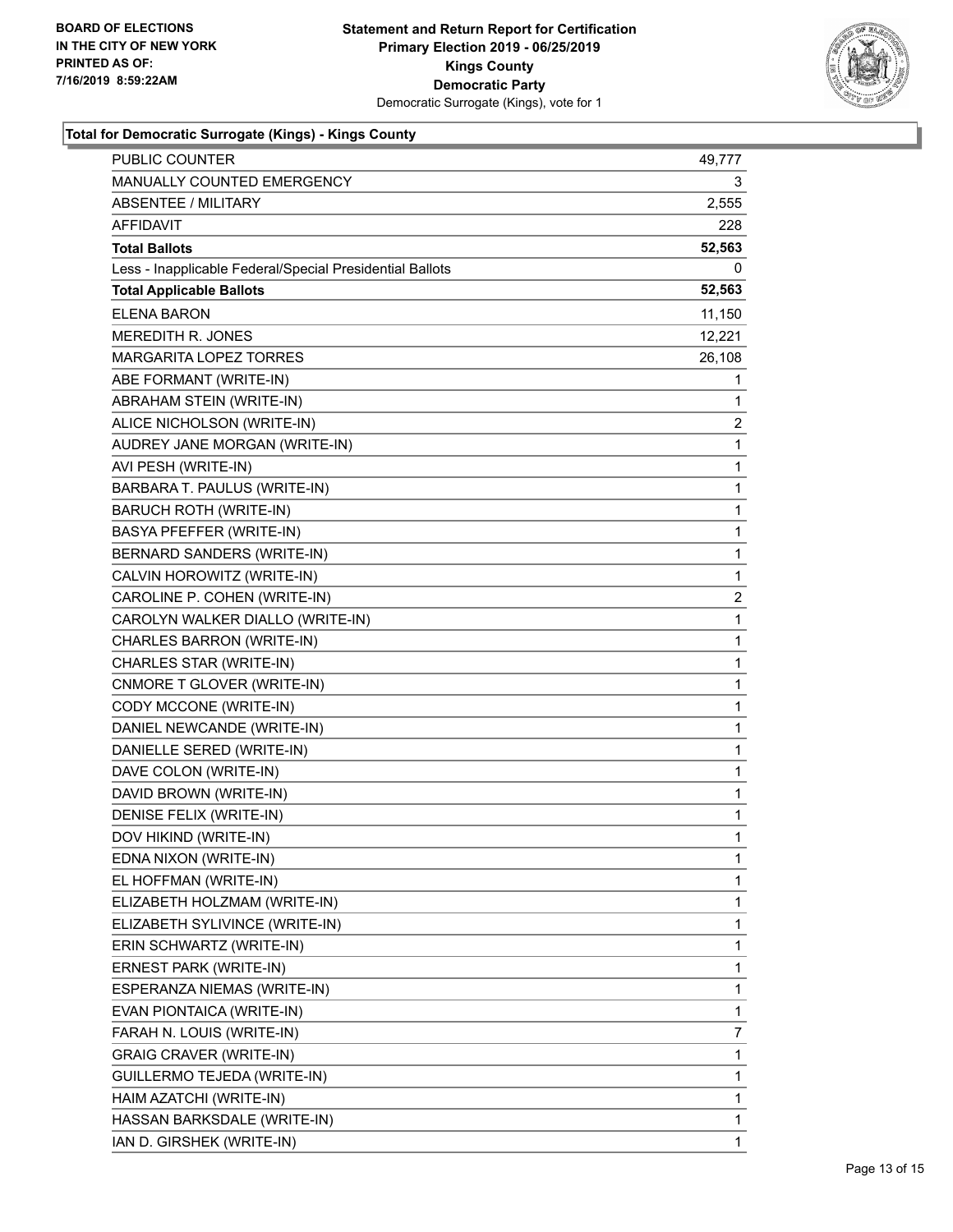

# **Total for Democratic Surrogate (Kings) - Kings County**

| ISAAC RASKINUYIN (WRITE-IN)          | $\mathbf{1}$   |
|--------------------------------------|----------------|
| JABARI BRISPOA (WRITE-IN)            | 1              |
| JASMINE ROGERS (WRITE-IN)            | 1              |
| JEFF SMITH (WRITE-IN)                | $\overline{2}$ |
| JEN SCHENKEL (WRITE-IN)              | 1              |
| JEREMY KASHA (WRITE-IN)              | 1              |
| JERRY LOTOVA (WRITE-IN)              | 1              |
| JOE JONES (WRITE-IN)                 | 1              |
| JOEL ROSENFELD (WRITE-IN)            | 1              |
| JOHN OLIVER (WRITE-IN)               | 1              |
| JONATHAN WILIAM SCHNEIDER (WRITE-IN) | 1              |
| JOYCE D. SHEARIN (WRITE-IN)          | 1              |
| JUDITH FEITMAN (WRITE-IN)            | 1              |
| JULIA CHARLES (WRITE-IN)             | 1              |
| KAMALA HARRIS (WRITE-IN)             | 1              |
| KEVIN DURANT (WRITE-IN)              | 1              |
| KEVIN PARKER (WRITE-IN)              | 1              |
| KOREY DIXON (WRITE-IN)               | 1              |
| LAURA WOOD (WRITE-IN)                | 1              |
| LEBRON JAMES (WRITE-IN)              | 1              |
| LEVI LEVIN (WRITE-IN)                | 1              |
| LIONEL HUTZ (WRITE-IN)               | 1              |
| MARCIA GENUTH (WRITE-IN)             | 1              |
| MARIA C. MARTINEZ (WRITE-IN)         | 1              |
| MARTY GOLDEN (WRITE-IN)              | 1              |
| MARY N. CRISPO (WRITE-IN)            | 1              |
| MEIR FOGEL (WRITE-IN)                | 1              |
| MIASHI LI (WRITE-IN)                 | 1              |
| MIRIAM DECKELBAUM (WRITE-IN)         | 1              |
| MONIQUE CHANDLER-WATERMAN (WRITE-IN) | 6              |
| MOOREVELL WILLIAMS (WRITE-IN)        | 1              |
| MORDY MELKMAN (WRITE-IN)             | 1              |
| MOSHE TETELBAUM (WRITE-IN)           | 1              |
| NICK DAKA (WRITE-IN)                 | 1              |
| NICK PERRY (WRITE-IN)                | 1              |
| NOACH DEAR (WRITE-IN)                | 1              |
| PAUL VENESKI (WRITE-IN)              | 1              |
| PLONI ALMONI (WRITE-IN)              | 1              |
| POOCHIE PHILLIP (WRITE-IN)           | 1              |
| PREETE BARARAA (WRITE-IN)            | 1              |
| RICHARD STRAUSS (WRITE-IN)           | 1              |
| ROXANNE J. PERSAUD (WRITE-IN)        | 1              |
| RUDY GUILLANI (WRITE-IN)             | 1              |
| RUTH BADER GINSBERG (WRITE-IN)       | 1              |
| SHARLAND I. DANIELS (WRITE-IN)       | 1              |
| SIMCHA FELDER (WRITE-IN)             | 1              |
|                                      |                |